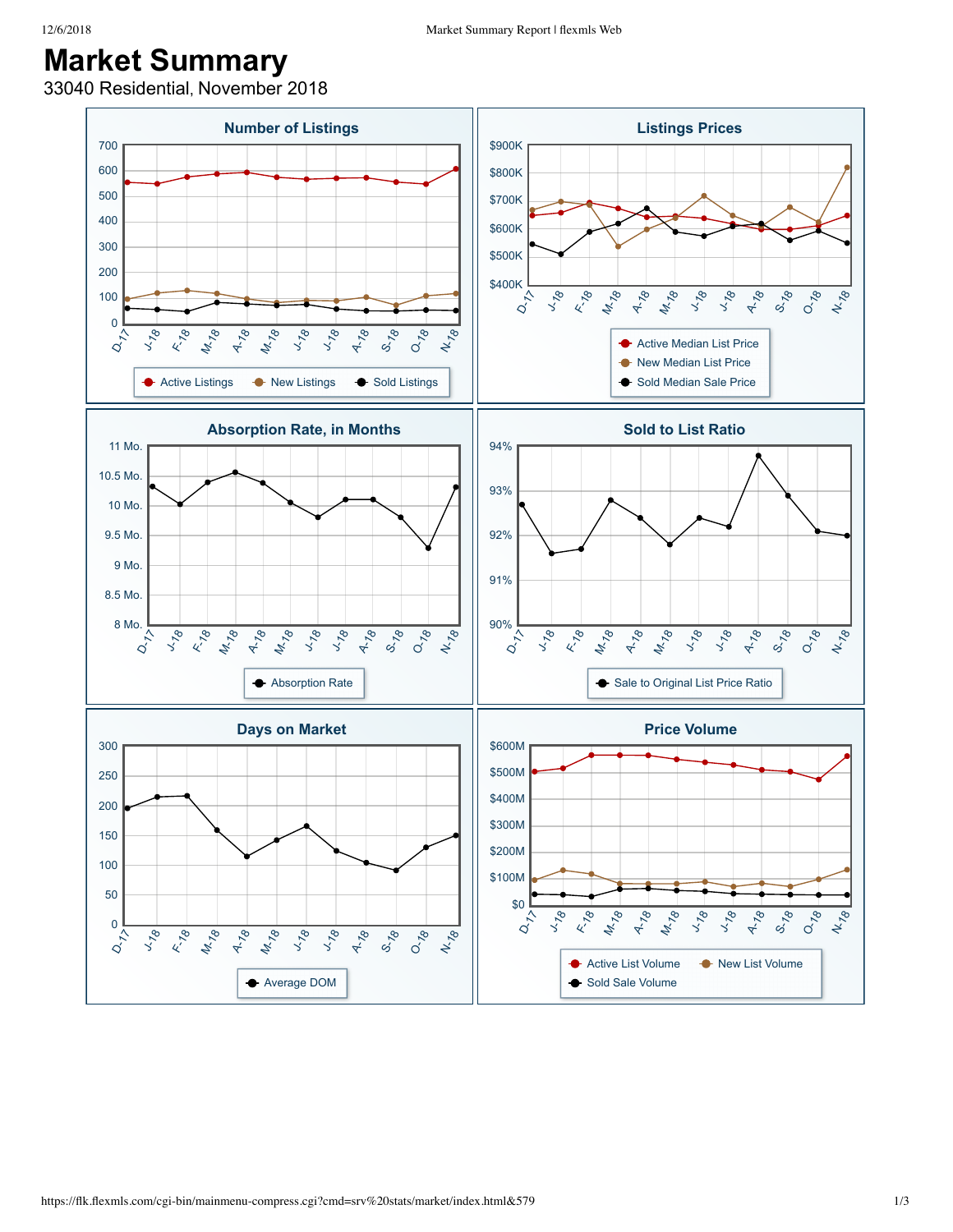| <b>Summary Statistics</b> |               |               |         |                 |                 |          |
|---------------------------|---------------|---------------|---------|-----------------|-----------------|----------|
|                           | <b>Nov-18</b> | <b>Nov-17</b> | $%$ Chg | <b>2018 YTD</b> | <b>2017 YTD</b> | % Chg    |
| Absorption Rate           | 10.32         | 9.75          | 5.85    | 10.08           | 11.09           | $-9.11$  |
| Average List Price        | \$926.630     | \$909.740     | 1.86    | \$918.942       | \$837.879       | 9.67     |
| l Median List Price       | \$649,000     | \$604.000     | 7.45    | \$659,000       | \$599,000       | 10.02    |
| Average Sale Price        | \$755.078     | \$597.169     | 26.44   | \$752.416       | \$722.281       | 4.17     |
| Median Sale Price         | \$550,000     | \$465,000     | 18.28   | \$590,000       | \$558.750       | 5.59     |
| Average DOM               | 150           | 107           | 40.19   | 146             | 144             | 1.39     |
| Median DOM                | 99            | 106           | $-6.60$ | 67              | 81              | $-17.28$ |

| <b>Sold Listings</b> |                                          |                |          |                |                   |          | <b>Pending Listings</b> |      |                         |                     |      |                |          |
|----------------------|------------------------------------------|----------------|----------|----------------|-------------------|----------|-------------------------|------|-------------------------|---------------------|------|----------------|----------|
|                      | <b>This Month</b><br><b>Year to Date</b> |                |          |                | <b>This Month</b> |          |                         |      |                         | <b>Year to Date</b> |      |                |          |
|                      | 2018                                     | 2017           | % Chg    | 2018           | 2017              | % Chg    |                         | 2018 | 2017                    | $%$ Chg             | 2018 | 2017           | % Chg    |
| 0-99,999             | 2                                        | 0              | N/A      | 38             | 28                | 35.7     | 0-99,999                | 2    | 4                       | $-50.0$             | 36   | 34             | 5.9      |
| 100,000-149,999      | 0                                        | $\mathbf 0$    | 0.0      | 4              | 6                 | $-33.3$  | 100,000-149,999         | 0    | $\mathbf{1}$            | $-100.0$            | 2    | 5              | $-60.0$  |
| 150,000-199,999      | 0                                        | 0              | 0.0      | 16             | 3                 | 433.3    | 150,000-199,999         | 0    | $\overline{c}$          | $-100.0$            | 13   | $\overline{7}$ | 85.7     |
| 200,000-249,999      | 0                                        | $\mathbf{1}$   | $-100.0$ | 10             | 18                | $-44.4$  | 200,000-249,999         | 1    | $\mathbf{1}$            | 0.0                 | 11   | 14             | $-21.4$  |
| 250,000-299,999      | 3                                        | $\mathbf 0$    | N/A      | 21             | 13                | 61.5     | 250,000-299,999         | 1    | $\mathbf 0$             | N/A                 | 20   | 17             | 17.6     |
| 300,000-349,999      | 3                                        | $\overline{2}$ | 50.0     | 28             | 28                | 0.0      | 300,000-349,999         | 1    | $\overline{2}$          | $-50.0$             | 21   | 20             | 5.0      |
| 350,000-399,999      | 5                                        | 5              | 0.0      | 54             | 55                | $-1.8$   | 350,000-399,999         | 2    | 3                       | $-33.3$             | 52   | 60             | $-13.3$  |
| 400,000-449,999      | $\overline{2}$                           | 6              | $-66.7$  | 34             | 39                | $-12.8$  | 400,000-449,999         | 2    | $\overline{\mathbf{c}}$ | 0.0                 | 31   | 32             | $-3.1$   |
| 450,000-499,999      | 5                                        | 3              | 66.7     | 53             | 55                | $-3.6$   | 450,000-499,999         | 3    | 8                       | $-62.5$             | 48   | 60             | $-20.0$  |
| 500,000-549,999      | 5                                        | $\overline{2}$ | 150.0    | 41             | 47                | $-12.8$  | 500,000-549,999         | 3    | $\overline{c}$          | 50.0                | 32   | 42             | $-23.8$  |
| 550,000-599,999      | 3                                        | $\mathbf{1}$   | 200.0    | 41             | 33                | 24.2     | 550,000-599,999         | 2    | $\overline{2}$          | 0.0                 | 41   | 44             | $-6.8$   |
| 600,000-649,999      | $\overline{2}$                           | $\overline{2}$ | 0.0      | 34             | 40                | $-15.0$  | 600,000-649,999         | 1    | $\mathbf{1}$            | 0.0                 | 29   | 26             | 11.5     |
| 650,000-699,999      | $\overline{2}$                           | $\mathbf 0$    | N/A      | 28             | 18                | 55.6     | 650,000-699,999         | 2    | 4                       | $-50.0$             | 38   | 31             | 22.6     |
| 700,000-749,999      | $\overline{2}$                           | $\mathbf{1}$   | 100.0    | 21             | 25                | $-16.0$  | 700,000-749,999         | 1    | $\mathbf{1}$            | 0.0                 | 8    | 24             | $-66.7$  |
| 750,000-799,999      | 1                                        | $\mathbf 0$    | N/A      | 23             | 15                | 53.3     | 750,000-799,999         | 0    | 3                       | $-100.0$            | 28   | 19             | 47.4     |
| 800,000-849,999      | 1                                        | 3              | -66.7    | 19             | 22                | $-13.6$  | 800,000-849,999         | 0    | 0                       | 0.0                 | 12   | 16             | $-25.0$  |
| 850,000-899,999      | 4                                        | $\overline{2}$ | 100.0    | 28             | 15                | 86.7     | 850,000-899,999         | 0    | 5                       | $-100.0$            | 29   | 22             | 31.8     |
| 900,000-949,999      | $\overline{2}$                           | $\mathbf 0$    | N/A      | 19             | 13                | 46.2     | 900,000-949,999         | 1    | $\mathbf{1}$            | 0.0                 | 15   | 6              | 150.0    |
| 950,000-999,999      | $\overline{2}$                           | $\mathbf 0$    | N/A      | 14             | 14                | 0.0      | 950,000-999,999         | 1    | $\mathbf 0$             | N/A                 | 21   | 13             | 61.5     |
| 1,000,000-1,099,999  | 1                                        | $\mathbf{1}$   | 0.0      | 13             | 10                | 30.0     | 1,000,000-1,099,999     | 1    | $\mathbf{1}$            | 0.0                 | 7    | 12             | $-41.7$  |
| 1,100,000-1,199,999  | 0                                        | 0              | 0.0      | 22             | 15                | 46.7     | 1,100,000-1,199,999     | 1    | $\mathbf{1}$            | 0.0                 | 18   | 11             | 63.6     |
| 1,200,000-1,299,999  | 1                                        | $\Omega$       | N/A      | 14             | 23                | $-39.1$  | 1,200,000-1,299,999     | 0    | $\mathbf{1}$            | $-100.0$            | 19   | 21             | $-9.5$   |
| 1,300,000-1,399,999  | 0                                        | $\mathbf 0$    | 0.0      | 13             | $\overline{7}$    | 85.7     | 1,300,000-1,399,999     | 1    | $\mathbf{1}$            | 0.0                 | 12   | 14             | $-14.3$  |
| 1,400,000-1,499,999  | 0                                        | 0              | 0.0      | 10             | 6                 | 66.7     | 1,400,000-1,499,999     | 0    | $\mathbf{1}$            | $-100.0$            | 11   | 7              | 57.1     |
| 1,500,000-1,599,999  | $\overline{2}$                           | $\overline{c}$ | 0.0      | 15             | 8                 | 87.5     | 1,500,000-1,599,999     | 0    | $\mathbf{1}$            | $-100.0$            | 12   | $\overline{7}$ | 71.4     |
| 1,600,000-1,699,999  | 0                                        | $\Omega$       | 0.0      | 5              | 12                | $-58.3$  | 1,600,000-1,699,999     | 0    | $\mathbf 0$             | 0.0                 | 12   | 12             | 0.0      |
| 1,700,000-1,799,999  | 0                                        | $\mathbf 0$    | 0.0      | 11             | 6                 | 83.3     | 1,700,000-1,799,999     | 0    | 0                       | 0.0                 | 13   | 6              | 116.7    |
| 1,800,000-1,899,999  | 0                                        | 0              | 0.0      | 8              | $\overline{c}$    | 300.0    | 1,800,000-1,899,999     | 0    | $\mathbf{1}$            | $-100.0$            | 3    | 9              | $-66.7$  |
| 1,900,000-1,999,999  | 0                                        | 0              | 0.0      | 5              | 1                 | 400.0    | 1,900,000-1,999,999     | 0    | 0                       | 0.0                 | 5    | 4              | 25.0     |
| 2,000,000-2,249,999  | $\overline{2}$                           | $\mathbf{0}$   | N/A      | 12             | $\overline{7}$    | 71.4     | 2,000,000-2,249,999     | 0    | $\mathbf 0$             | 0.0                 | 9    | $\overline{2}$ | 350.0    |
| 2,250,000-2,499,999  | 0                                        | 0              | 0.0      | 4              | $\overline{2}$    | 100.0    | 2,250,000-2,499,999     | 0    | 0                       | 0.0                 | 9    | 6              | 50.0     |
| 2,500,000-2,749,999  | 0                                        | $\mathbf 0$    | 0.0      | $\overline{c}$ | 3                 | $-33.3$  | 2,500,000-2,749,999     | 0    | $\mathbf 0$             | 0.0                 | 2    | $\overline{2}$ | 0.0      |
| 2,750,000-2,999,999  | 0                                        | 0              | 0.0      | 1              | $\overline{2}$    | $-50.0$  | 2,750,000-2,999,999     | 0    | 0                       | 0.0                 | 1    | 4              | $-75.0$  |
| 3,000,000-3,249,999  | $\Omega$                                 | 0              | 0.0      | $\overline{2}$ | 1                 | 100.0    | 3,000,000-3,249,999     | 0    | $\mathbf 0$             | 0.0                 | 0    | 1              | $-100.0$ |
| 3,250,000-3,499,999  | 0                                        | $\mathbf 0$    | 0.0      | 2              | 1                 | 100.0    | 3,250,000-3,499,999     | 0    | 0                       | 0.0                 | 2    | 0              | N/A      |
| 3,500,000-3,749,999  | 0                                        | $\mathbf 0$    | 0.0      | 0              | 1                 | $-100.0$ | 3,500,000-3,749,999     | 0    | 0                       | 0.0                 | 2    | 0              | N/A      |
| 3,750,000-3,999,999  | 0                                        | $\mathbf 0$    | 0.0      | 0              | 1                 | $-100.0$ | 3,750,000-3,999,999     | 0    | 0                       | 0.0                 | 1    | 1              | 0.0      |
| 4,000,000-4,249,999  | 0                                        | 0              | 0.0      | 0              | 0                 | 0.0      | 4,000,000-4,249,999     | 0    | 0                       | 0.0                 | 0    | 0              | 0.0      |
| 4,250,000-4,499,999  | $\Omega$                                 | $\mathbf 0$    | 0.0      | 0              | 0                 | 0.0      | 4,250,000-4,499,999     | 0    | $\mathbf 0$             | 0.0                 | 0    | 1              | $-100.0$ |
| 4,500,000-4,749,999  | 0                                        | $\mathbf 0$    | 0.0      | 0              | 1                 | $-100.0$ | 4,500,000-4,749,999     | 0    | $\mathbf 0$             | 0.0                 | 0    | 0              | 0.0      |
| 4,750,000-4,999,999  | 0                                        | 0              | 0.0      | 0              | 0                 | 0.0      | 4,750,000-4,999,999     | 0    | 1                       | $-100.0$            | 0    | 1              | $-100.0$ |
| 5,000,000+           | 1                                        | $\mathbf 0$    | N/A      | 3              | $\overline{c}$    | 50.0     | 5,000,000+              | 1    | $\mathbf 0$             | N/A                 | 3    | 1              | 200.0    |
| Totals               | 51                                       | 31             | 64.5     | 668            | 598               | 11.7     | <b>Totals</b>           | 27   | 50                      | $-46.0$             | 628  | 614            | 2.3      |